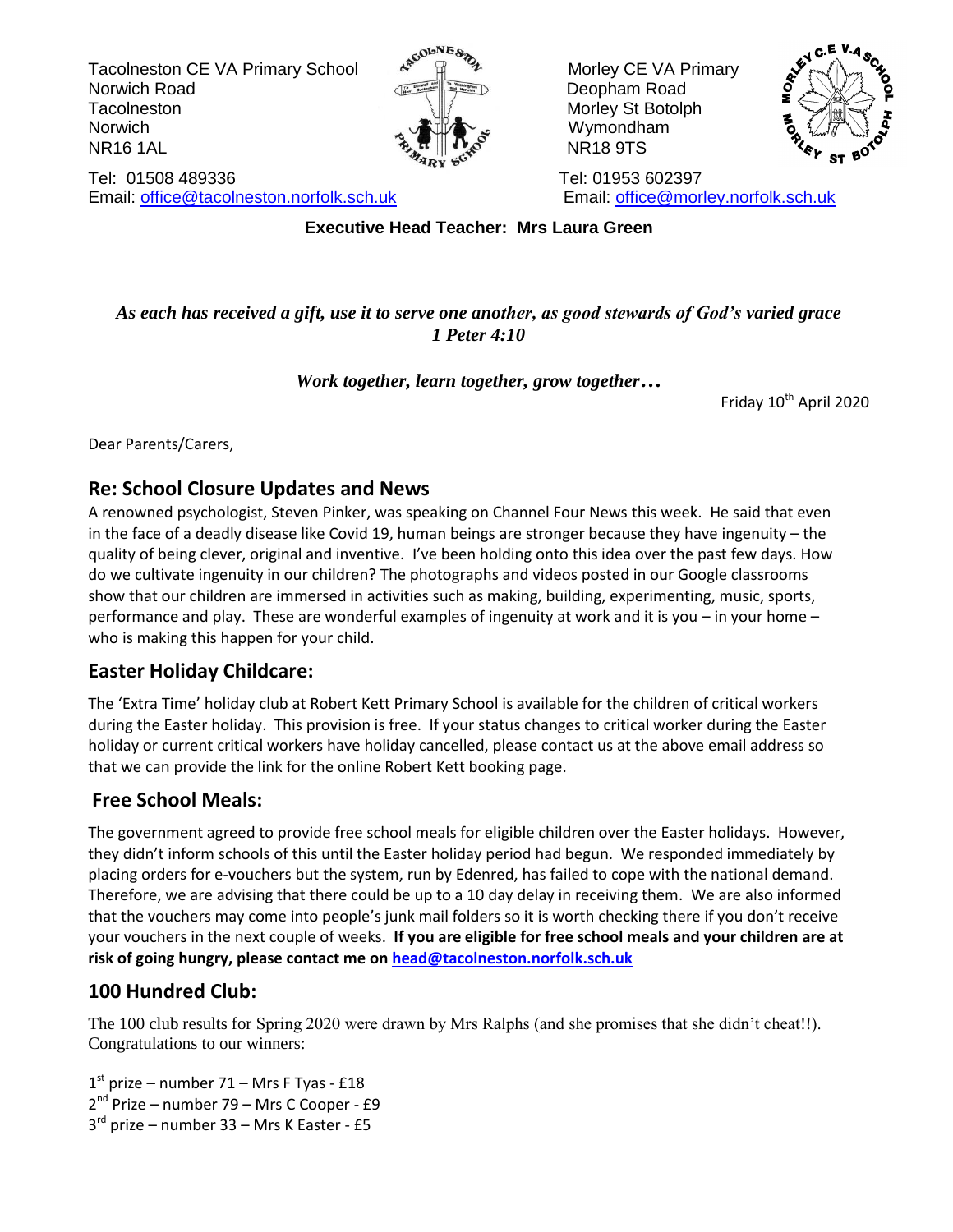# **Home Learning:**

#### **Book for Children:**

Find attached to this letter: '**Coronavirus A Book For Children'** by Elizabeth Jenner, Kate Wilson and Nia Roberts with illustrations by Axel Scheffler.

### **Celebrities Offering Home Learning:**

Various celebrities are offering home learning:

**[PE with Joe Wicks](https://www.youtube.com/user/thebodycoach1)**: 9 am every weekday. FREE 30-minute PE lesson for children and adults

**[Maths with Carol Vorderman](https://www.themathsfactor.com/)**: Try free sessions and games to help keep maths fun.

**[English with David Walliams](https://www.worldofdavidwalliams.com/elevenses/)**: A free audio story each day from 11 am.

**[Dance with Oti Mabuse](https://www.facebook.com/OtiMabuse/)**: Strictly's Oti is running a live dance class for children of all abilities at 11.30 am on Facebook. Classes can be watched back at any time.

**[Cooking with Jamie Oliver](https://www.jamieoliver.com/features/category/get-kids-cooking/)**: 6 brilliant recipes to get children cooking! What will you try today?

**[Music with Myleene Klass](https://www.youtube.com/channel/UCQh2wgJ5tOrixYBn6jFXsXQ)** Twice a week and classes can be watched back at any time on YouTube.

**[Home Economics with Theo Michaels](https://www.instagram.com/theocooks)**: Live cooking class every Mon & Wed at 4 pm. Simple food with just a few ingredients.

**[Science with Professor Brian Cox, Robin Ince & Guests](https://cosmicshambles.com/stayathome/upcoming-schedule)**: The Stay at Home Show at various times of day with special guests.

## **Mrs Green's pick:**

## <http://radio.garden/live>

This is a bit of fun and a way of identifying the different countries on the globe. You can go on a virtual journey around the World listening to different radio stations. I've been quite mesmerised by it!?!

If your child is enjoying any particular learning resources, please let us know so that we can share these with other families.

# **Safeguarding and Wellbeing:**

#### **Just One Norfolk**

Just One Norfolk is a digital platform for Norfolk parents and carers. It has up to date clinical information, advice and support. It gives families self-care information, supporting them to build knowledge, skills and confidence to take care of their families' health and wellbeing and seek further support or guidance when needed. Please find a leaflet attached.

## **Support for Bereavement**

Winston's Wish have created a comprehensive resource to support schools and families with talking to children about bereavement due to Covid-19.

<https://www.winstonswish.org/telling-a-child-someone-died-from-coronavirus/>

## **The Bishop of Norwich reads Bible Stories**

Bishop Graham – has made these videos of four different stories from the Bible. The Bible is full of wonderful stories and guidance on how to live our lives. The Gospels describe the life and teachings of Jesus, and in an accessible way, these short videos bring the Bible alive.

<https://www.dioceseofnorwich.org/news/bishop-of-norwich-creates-four-bible-story-videos-for-schools/>

## **Online Safety**

This site provides activities that you can do with your child to learn about keeping safe online. <https://www.thinkuknow.co.uk/parents/Support-tools/home-activity-worksheets/>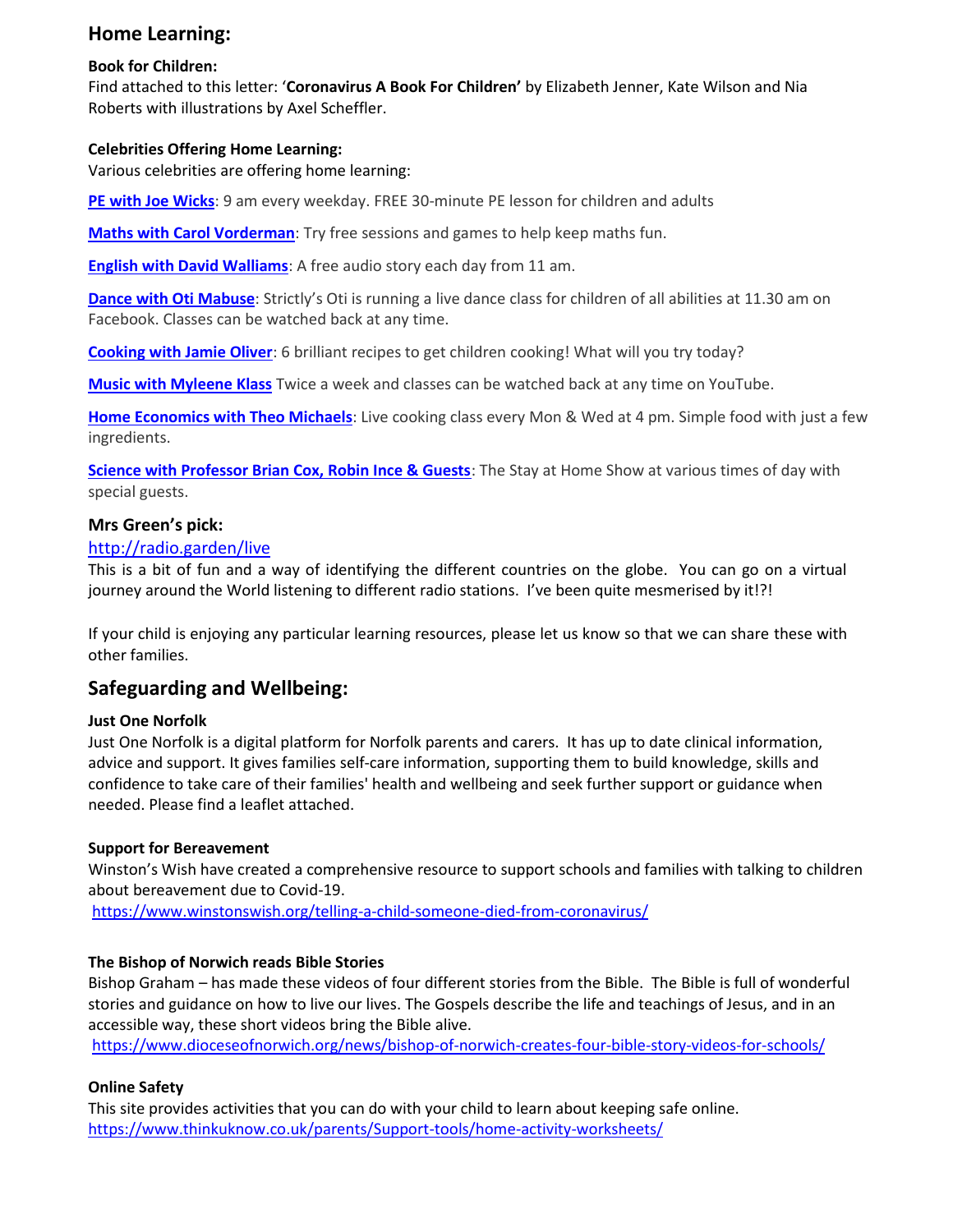#### **Safeguarding Our Children**

If you are concerned about the safety of any child please contact Norfolk County Council on 0344 800 8020. In an emergency call 999. Help us to keep Norfolk's children safe

> *See something Hear something Say something*

# **Celebration Friday:**

I have been looking at the work that children been uploading to their Google classroom and would like to say well done to the following:

- Bethan drew a beautiful picture of a wolf and wrote a very atmospheric description about a wolf
- Florentine and Elias persevered in erecting a tent in their garden
- Josh wrote and performed a song parody based upon The Eye of the Tiger by Survivor
- Catherine made a maths board game
- Mia did a science experiment with an egg. She left a whole egg (with shell in tact) in vinegar and left it for two days. You'll have to do the experiment yourself to find out what happened!
- Francesca drew a huge rainbow outside her house to say thank you to the NHS workers
- Tiernon has been doing science experiments and writing about them
- Bella has been working hard and completing lots of tasks
- Clara has been learning about sea creatures
- Ezra read 'Chicken Licken'
- Ella and Josie did the Easter drawing challenge

If you or your child has something special to celebrate, please let me know so that I can include it in my Friday letter for next week.



Some of our children have celebrated their birthdays this week. I'd like to say a big

# Happy birthday

to

# Stanley and pENELOPE!